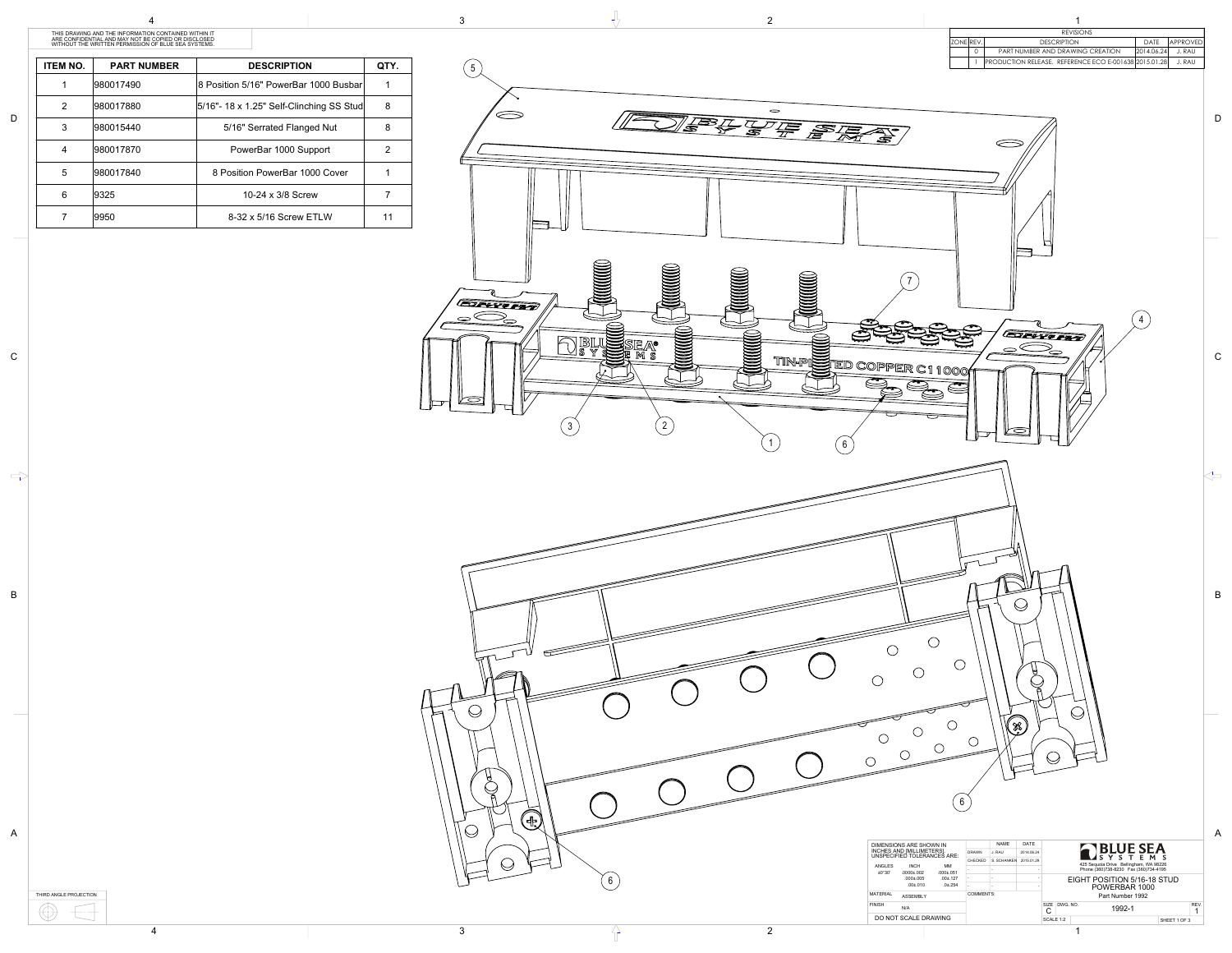

B

 $\left\langle \right\rangle$ 

C

D





THIRD ANGLE PROJECTION ----